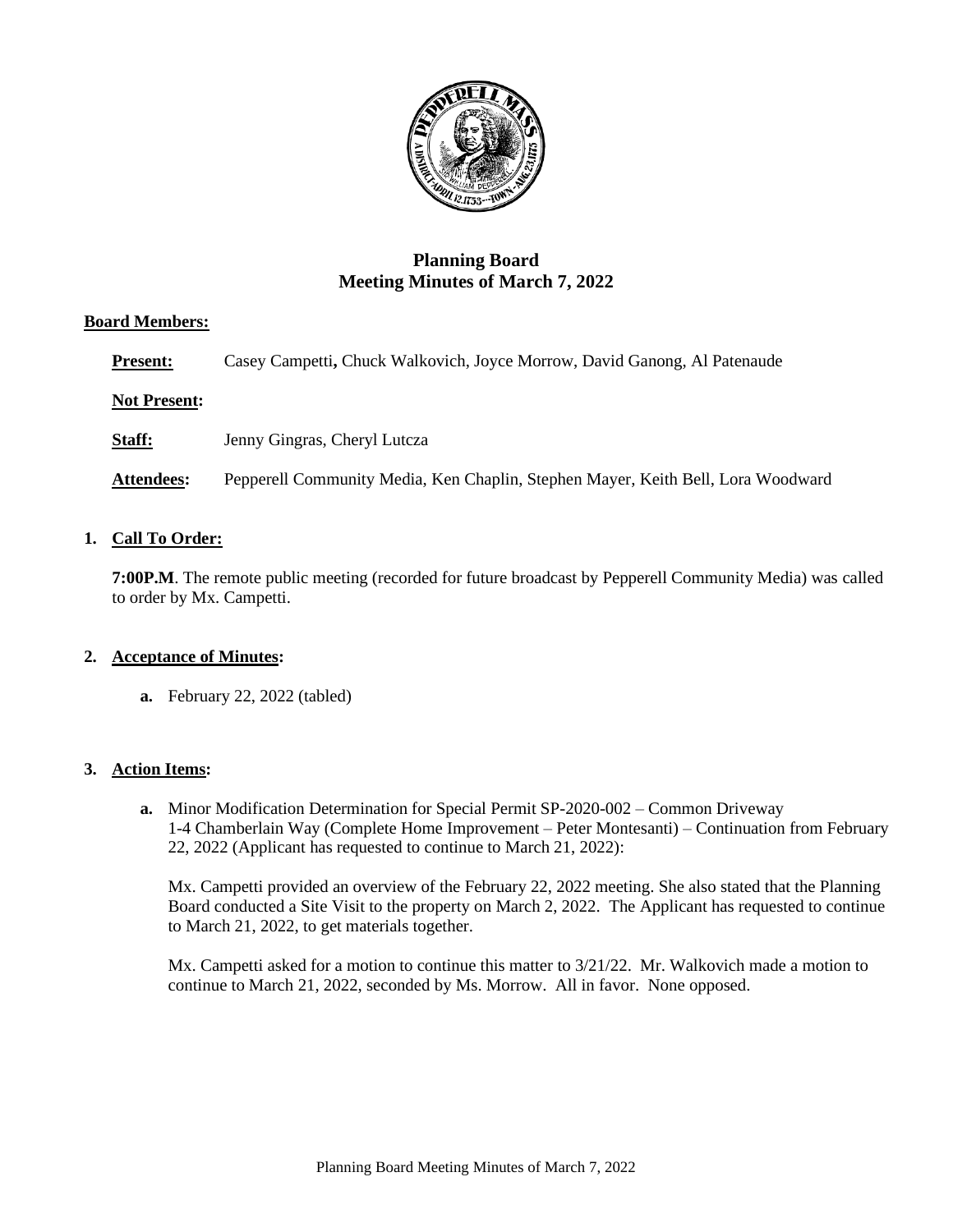**b.** Minor Site Plan Review – 116 Main Street – Domino's (KAB Properties, LLC):

Mx. Campetti gave an overview of what the Board has received to date in regard to the Minor Site Plan Review. Mx. Campetti invited the Applicant to address the Board.

Stephen Mayer of Allen and Major Associates, Inc., the engineer and surveyor for the project, addressed the Board and said that the owner, Ken Bell, was also present. Mr. Mayer provided a screen share of the proposed Minor Site Plan Review, for a reorganization of the parcel out by the Cottage Street and Mill Street intersection to allow for an additional four parking spaces at the rear of the site. Domino's is still using the window, which is used for the pick-up of orders by customers ordering their food off-site. There are typically only 1-2 cars at the window during peak time. The project is going to result in a removal of about 84 square feet of impervious cover by taking some pavement near the Cottage/Mill Streets intersection that is not needed and replace it with grass. The project will also relocate a light pole, so they have provided a photometric plan.

Ms. Gingras said that the Board received comments from the Historical Commission, DPW/Town Engineer and Fire Chief, which were read into the record by Ms. Gingras. Ms. Gingras stated that abutters, within 300-feet of the subject property, were mailed notification that this meeting was occurring with instructions for accessing plans on the Town website.

Ms. Gingras read her staff review memo into the record.

Mx. Campetti asked if the Board Members had any questions.

Discussion ensued regarding outdoor lighting.

Mr. Walkovich asked about light trespass. Mr. Mayer said that a grass strip is proposed between the edge of the travel way and site and that cars would park facing towards Cottage Street. Mr. Walkovich asked if they would consider putting in a light deflector/shielding. Keith Bell, owner of the property, said he would be open to that, however that the parking would be for the employees, so he doesn't see a customer parking there and he felt that the light-trespass would be at a minimum. Mr. Ganong said he would be more concerned about the light trespass from the street light being upgraded. Mr. Bell said he is open to Mr. Mayer's suggestion for lights that are of minimal impact. Mr. Mayer said one of the recommendations in the staff memo were for a shorter light pole, if the Board would like to make that a condition. Mr. Ganong said an updated photometric plan, showing how that is reduced would be worthwhile.

Mr. Patenaude asked Mr. Mayer about the old entrance that comes into the dumpster for loading/unloading (upper left-hand corner of the plan) and asked about the arrow to the left of the dumpster. Mr. Mayer said there is an easement from a neighboring parcel that passes through the site (for the old Dunkin' Donuts). Mr. Patenaude said that he has an issue with multiple cars trying to squeeze in and creating conflicting traffic. Mr. Bell said he agreed and has no issue with keeping it as a one way. Discussion ensued regarding snow storage and the removal of the guard rail. Discussion ensued. Mr. Bell said he has no issue with any of this. Mr. Mayer agreed.

Ms. Morrow asked if this is more of a major rather than minor review. She said that she doesn't want to see any more lights or problems for the residents on Cottage and Mill Streets. She would also like to see input from the residents of the area. She wants to ensure that Domino's parking and infrastructure does not create issues down the road. Mr. Mayer responded and said he did try to follow draft lighting regulations and comply. Ms. Morrow asked if exterior lighting could be put on motion detectors, on the Cottage Street side, near the employee parking. Mr. Mayer said the problem with motion detectors is that it could cause the lights to flicker on constantly. Discussion ensued on motion detectors and parking.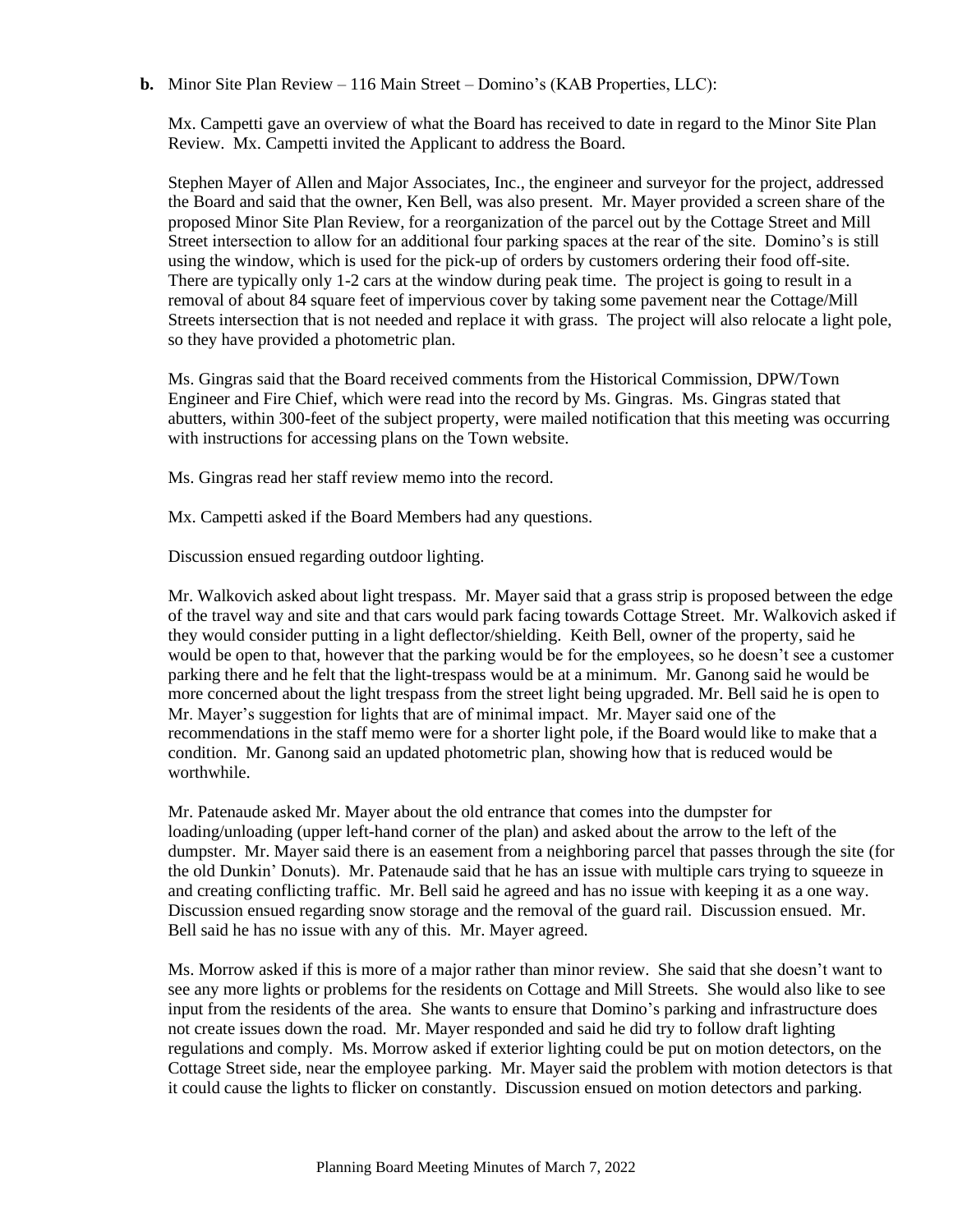Mx. Campetti asked Mr. Mayer about traffic flow for the drive thru. Mr. Mayer said customers would come straight through the parking lot to the drive-thru pick-up window. Mx. Campetti asked what type of signage they would have to direct traffic through the lot. Mr. Mayer said there is "Do Not Enter" signage where the drive thru exits onto Main Street and that there is no other signage proposed. He said that there are painted traffic arrows to direct traffic flow. He asked if there is something else the Board would like to see. Mx. Campetti asked if employees are parked and then leaving/backing out of spaces, how would they exit the site. Mr. Bell said that he believes they would exit via Main Street, however there is the possibility that they may need to exit via Mill Street, if need be.

Mx. Campetti asked about another pole-mounted light that the applicant is not proposing any changes to, and said that she would like to understand what the aggregate lighting for the site looks like. She asked if they would consider doing a revised photometric plan with all of the exterior lighting. Mr. Mayer said that it could be difficult to model that. They are just trying to show what they are changing and what the impact would be. Mr. Bell said overall it is a reduction in light. Discussion ensued. Mr. Mayer said the new LED fixtures are more efficient and have technology to direct the light.

Mr. Ganong asked about what color temperature they are looking at. Mr. Mayer said they are 3,000 (warm light) which is about the lowest. Mx. Campetti said that the Board has requested other applicants to look at 2700 kelvins or lower, but these are pretty close.

Mx. Campetti asked how the site traffic currently works for deliveries and how would that change, if at all, with this plan. Mr. Bell said that he is not sure where they are parking for deliveries right now, as he is not at that store. He doubts they are bringing large trucks through the queuing line. Mx. Campetti asked about the granite curb running all the way out to the street on the northern end. Mr. Mayer said they are looking to mimic current curbing.

Mx. Campetti said after reviewing the existing Special Permit for the site, the question at the time was the drive-thru queuing for the Dunkin' Donuts. One of the items in that Permit was that there was no entrance to the drive thru from Mill Street. She wondered if this is a clear-cut case of a minor site plan review, and she was curious what the other Board Members thought on this. Mr. Ganong said the window is a pickup window, not a drive-thru window, and there is no kiosk for placing an order. Mx. Campetti said that the Board may consider a Condition that if the type of business changes from this type of application, that the Board could come back and look at it again. Discussion ensued about wording. Mr. Patenaude said this is just a pick-up window, not an order and pick-up window.

Mx. Campetti said that she would like to see some plantings, for screening, on the grass strip that is proposed to be installed. Ms. Morrow said she agreed.

Ms. Morrow asked if they have any statistics on pickup versus delivery of orders. Mr. Bell said it is about 50/50. Ms. Morrow asked about hours of operation. Mr. Bell said that they are open from 10:30a.m. to 12:00a.m. during the week, and that they close at 1:00a.m. on weekends. He said that they are not very busy after 8:00p.m.

Discussion ensued on landscaping of grass strip that is proposed to be installed.

Discussion ensued regarding traffic flow on the site.

Mx. Campetti said she liked the dedicated employee parking and that she understands that it is a small site.

Mx. Campetti asked the Board Members what they thought of the recommended Conditions in Ms. Gingras memo.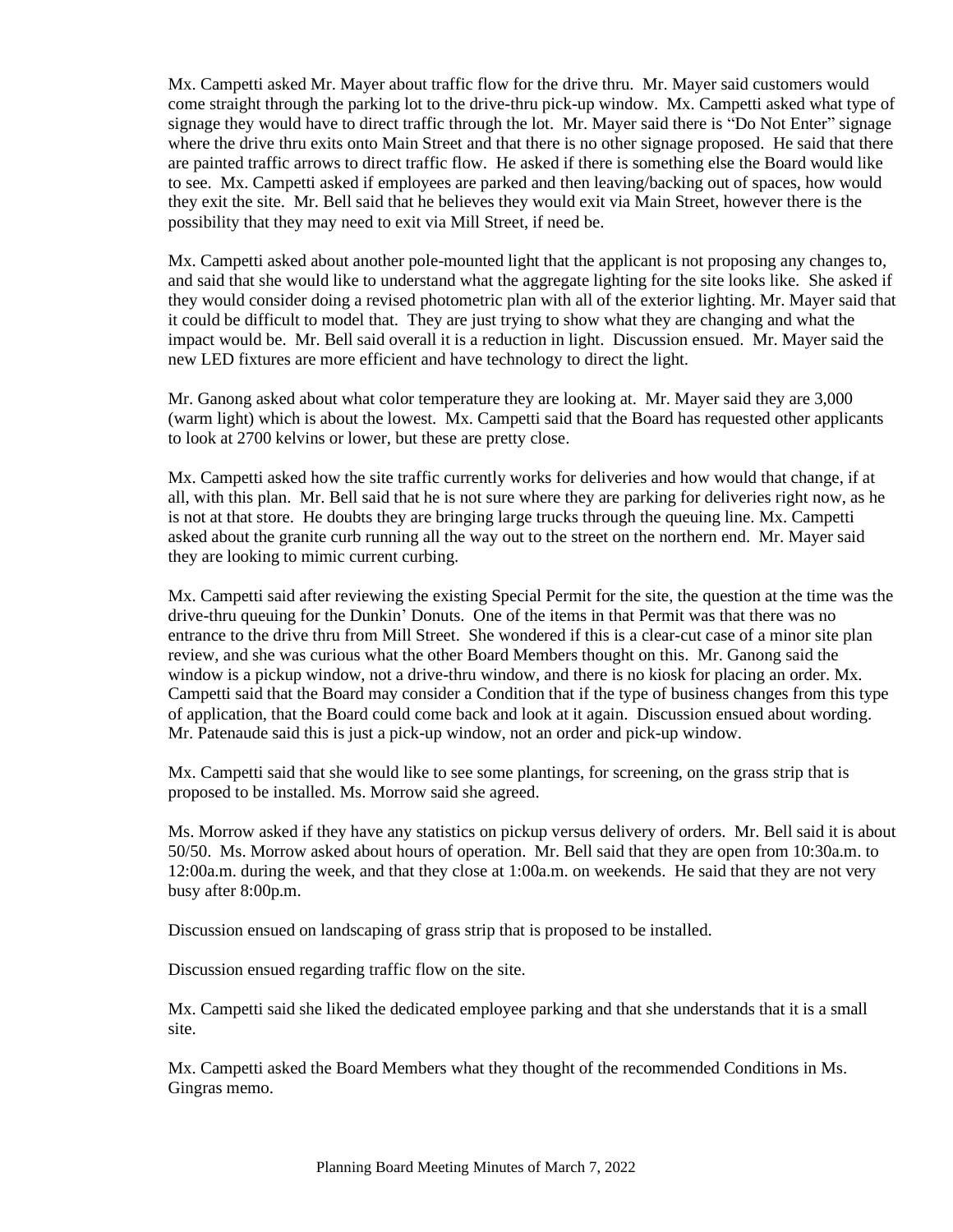Mr. Patenaude said he would like to see a note for a shorter light pole; adding a sign for the drive-thru; and a sign ("Not a Thru Access") at the dumpster location. Mr. Walkovich said he agreed.

Ms. Morrow would add that the Conditions apply to the Domino's business and not be in perpetuity for that property. Discussion ensued.

Mr. Ganong agreed with the above.

Mx. Campetti asked about recommendation for pole height. Ms. Gingras suggested 14-feet or less. Mx. Campetti asked if the Applicant would be okay with 14 feet. Mr. Mayer and Mr. Bell agreed. Mr. Bell said that he didn't want any high landscaping near the employee parking area, as the employees leave at 1: 00a.m, and he is concerned for their safety if the plantings are too high. He also doesn't want the site to look like it had in the past. Mx. Campetti said the Board could put in some parameters for height, maybe some low shrubs or grass. Discussion ensued. Ms. Gingras said that the site plan for 112-114 Main Street had proposed planters, she doesn't know the height, however where the sites are so close together maybe that could be considered for that area too and that the planters were probably a couple of feet high. Mr. Mayer said he was concerned with the longevity of a planter, especially during snow removal. Mr. Patenaude commented that planters also have to be watered, where a low-water consumption, in-ground plant would feed off the groundwater. Discussion ensued on plantings vs. planters.

Mx. Campetti asked Mr. Bell about snow removal. Mr. Bell said if they were to eliminate one or two of the five employee parking spaces for 24-hours snow removal. He said that the area labeled No. 5 labeled on plan would be a good area for snow storage. He would not want to block off the easement area with snow. Discussion ensued on giving 72 hours to remove snow off the site (same as Uma Flowers). Mr. Patenaude said he doesn't like No. 5 for snow storage. Mr. Bell said he was fine with that. Discussion ensued.

Discussion ensued on deliveries. Mr. Bell said they only receive deliveries from Domino's Commissary and Coca-Cola and that he will discuss the proper way to park with them.

Mx. Campetti asked for a motion to approve the minor site plan as presented. So moved by Mr. Patenaude. Seconded by Mr. Walkovich

Roll Call Vote taken as follows:

| Ms. Morrow:    | Aye |
|----------------|-----|
| Mr. Ganong:    | Aye |
| Mr. Walkovich: | Aye |
| Mr. Patenaude: | Aye |
| Mx. Campetti:  | Aye |

Mx. Campetti said this was a unanimous approval.

**c.** 17, 19, 19B Tucker Street (Echo Knoll Estates) – Review of Homeowner's Documents per Special Permit Decision, dated May 12, 2008.

Mx. Campetti asked Ms. Gingras if she had anything to add. Ms. Gingras said that she had reviewed the draft site and homeowner's documents.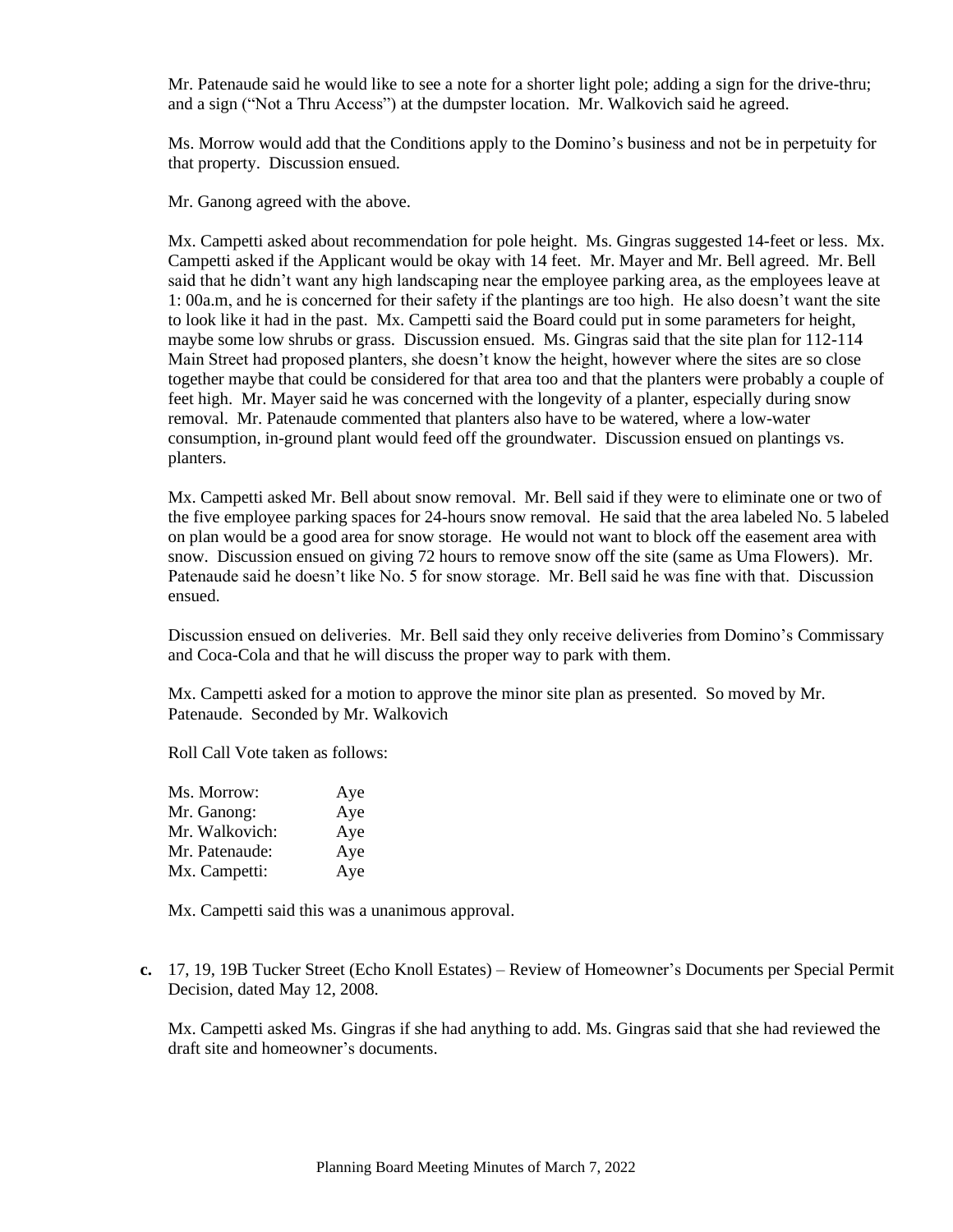Mx. Campetti asked if the Board Members had any questions. None.

Mx. Campetti asked for a motion to approve the Homeowner's Documents for 17, 19, 19B Tucker Street (Echo Knoll Estates) – as provided. So moved by Mr. Walkovich, seconded by Mr. Ganong

#### Roll Call Vote taken as follows:

| Ms. Morrow:    | Aye |
|----------------|-----|
| Mr. Ganong:    | Aye |
| Mr. Walkovich: | Aye |
| Mr. Patenaude: | Aye |
| Mx. Campetti:  | Aye |

## **4. Reports/Correspondence/Discussion: (***Matters may arise that the Chair didn't reasonably anticipate)*

#### **a. Stormwater Regulations Review**:

Ms. Gingras said that she had sent Town Counsel comments on the Stormwater Regulations a couple of hours ago and he didn't have any substantial comments and that the Board should consider putting this on the upcoming meeting or the second April meeting to adopt the regulations, as it would be beneficial to adopt prior to Town Meeting in May. Ms. Gingras asked the Board to let her know how they wanted to address this. Mx. Campetti asked if the Board had any questions. None. Mx. Campetti said we could address this at the second meeting in April. Mx. Campetti asked Ms. Gingras to check with the consultant to make sure that date works for them.

## **b. NMCOG Update/DLTA Funding Request:**

Ms. Gingras said she had an initial meeting with NMCOG regarding the technical assistance grant for the 40R Zoning and update to the subdivision regulations and special permit and site plan regulations. She said if this could be done by the Fall that would be ideal. They will meet once a month to get that done. They wanted to know if anyone, aside from Ms. Gingras, would like to be involved with the meetings, as it would be beneficial to have a Planning Board Member at these meetings. Mr. Walkovich said he would be willing to volunteer to do this. Ms. Gingras said the 40R process will involve some public meetings.

## **c. Master Plan Implementation Team Update:**

Mr. Walkovich said that Mx. Campetti, Ms. Gingras and he had met to go over the Status Report. A lot has been accomplished by the Planning Board, and other committees.

## **d. Adaptive Reuse Article Review:**

Ms. Gingras said she doesn't have any updates on that. She has not heard from any other Boards and Committees yet. They have until next week to get back to her. She will send a follow-up reminder email.